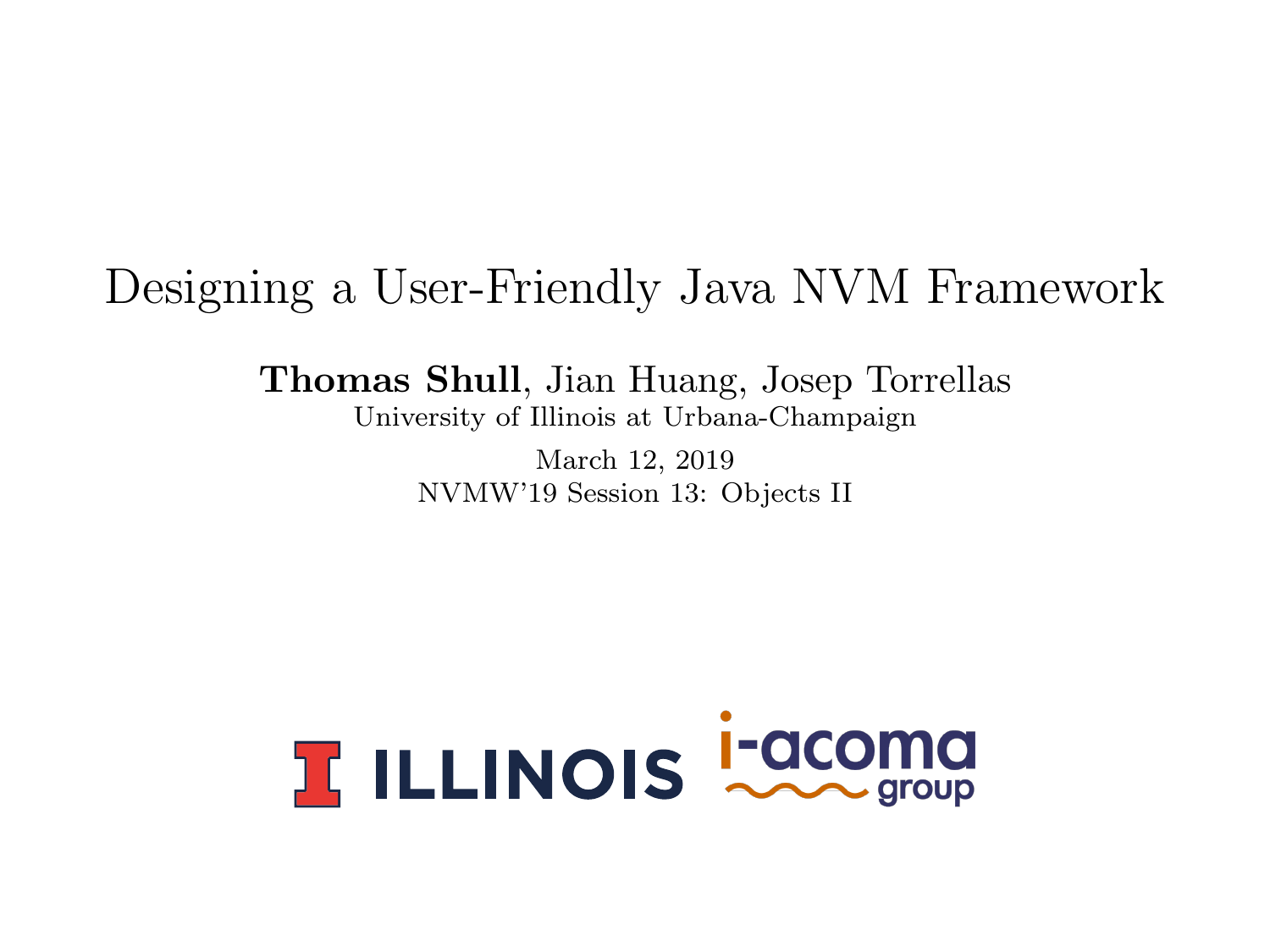- Non-Volatile Memory (NVM) offers an enticing combination of performance, capacity, and persistency
- Programs will no longer have to serialize data out to secondary storage for durability
- Now have access to persistent memory at a byte-level granularity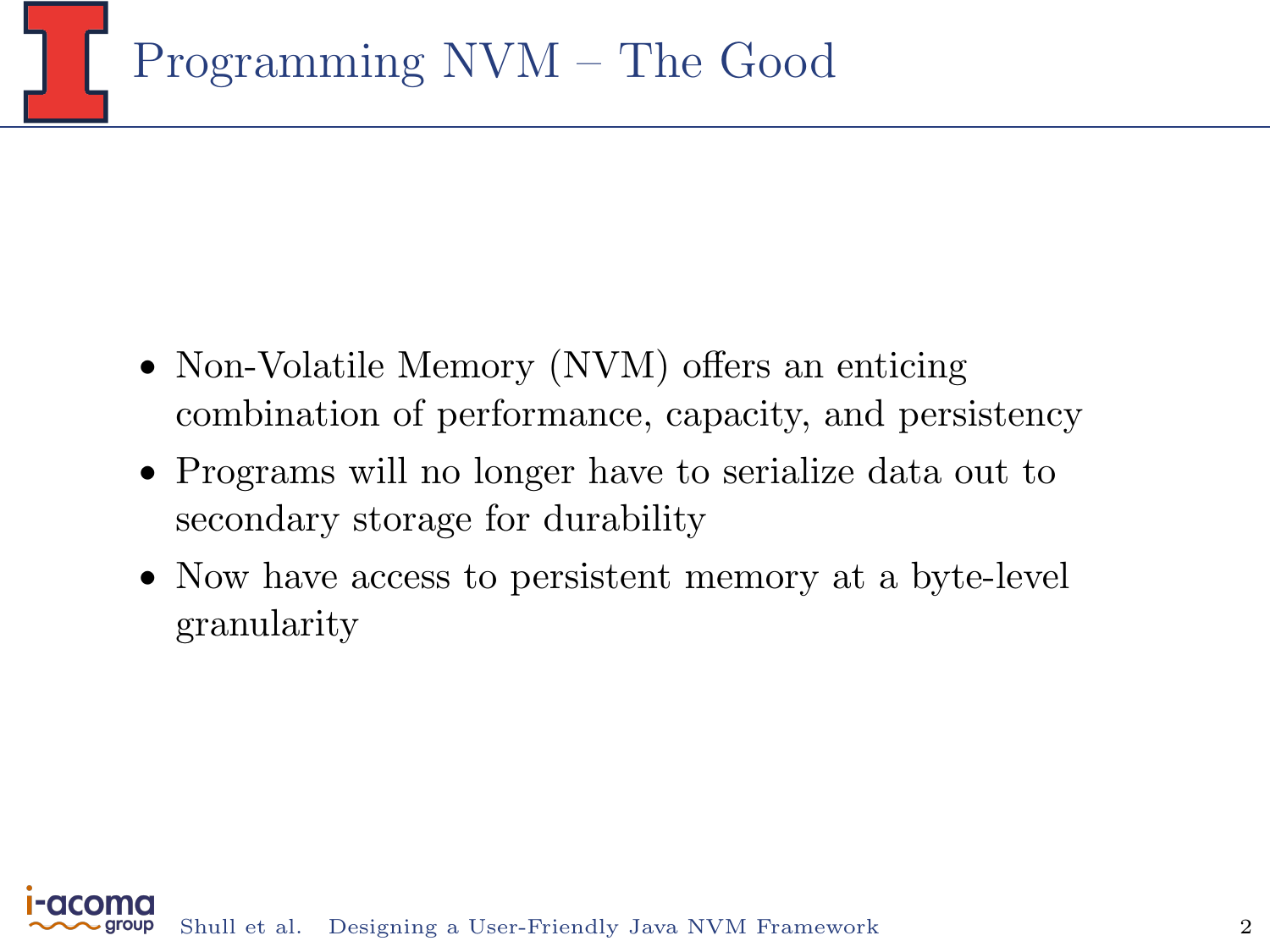Programming NVM – The Bad

Leveraging NVM to create persistent applications is tricky:

- Entire memory hierarchy is not durable
	- Processor caches are volatile
- Data must be written back from caches to achieve persistency
	- Perform combination of non-temporal stores, cacheline writebacks (CLWBs), and fences
- Software measures must be taken to ensure failure-atomicity for a collection of writes
	- Hardware only guarantees atomicity at cacheline level granularity
- To simply this process, frameworks for developing persistent applications have been introduced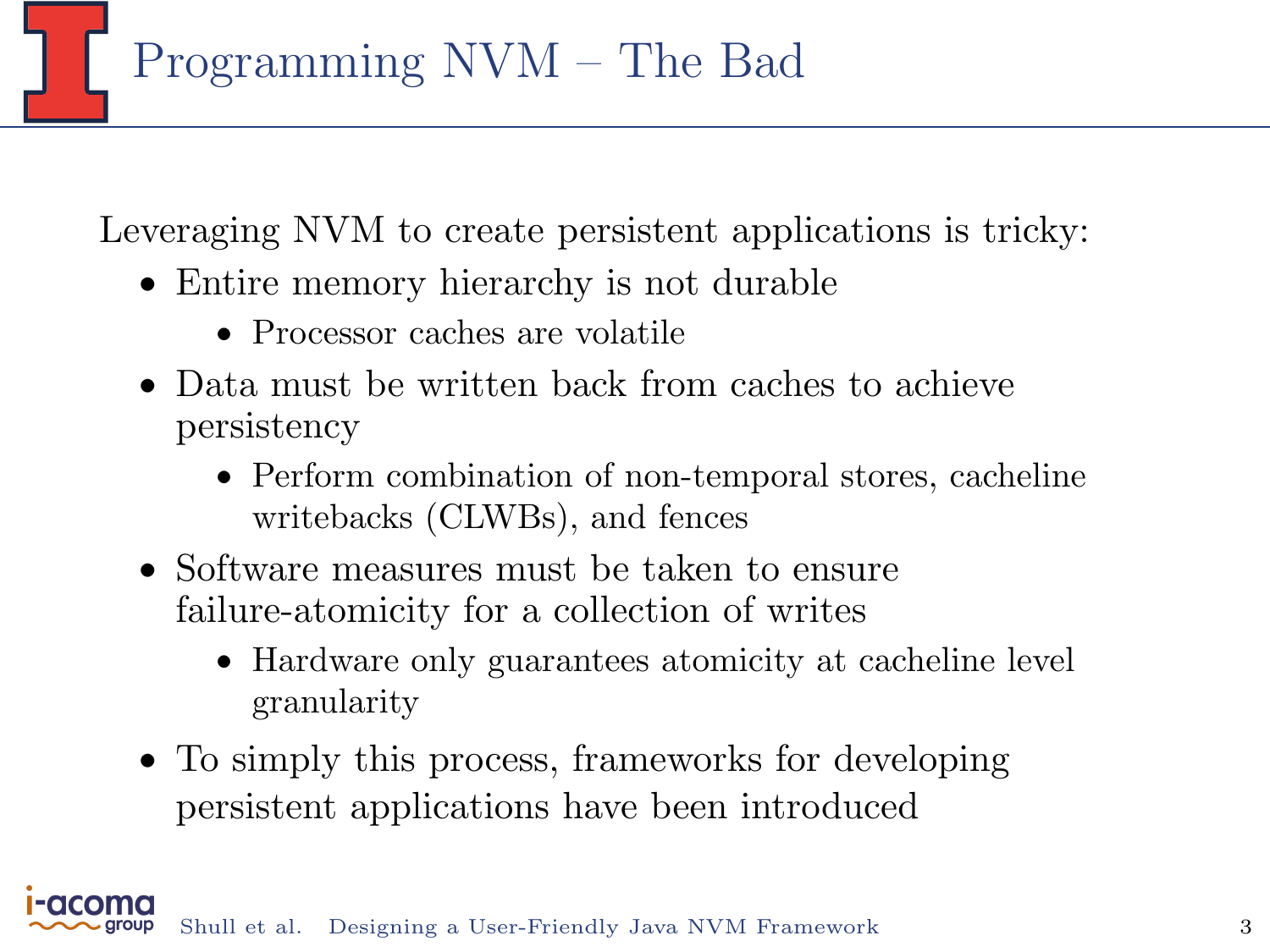

### **• Describe current NVM framework landscape**

- Current NVM framework features
- Drawbacks of current frameworks
- 2 Present some of my work on creating a new high-level Java NVM framework
	- New NVM programming model
	- How we implement our model
	- Creating a high-performance model implementation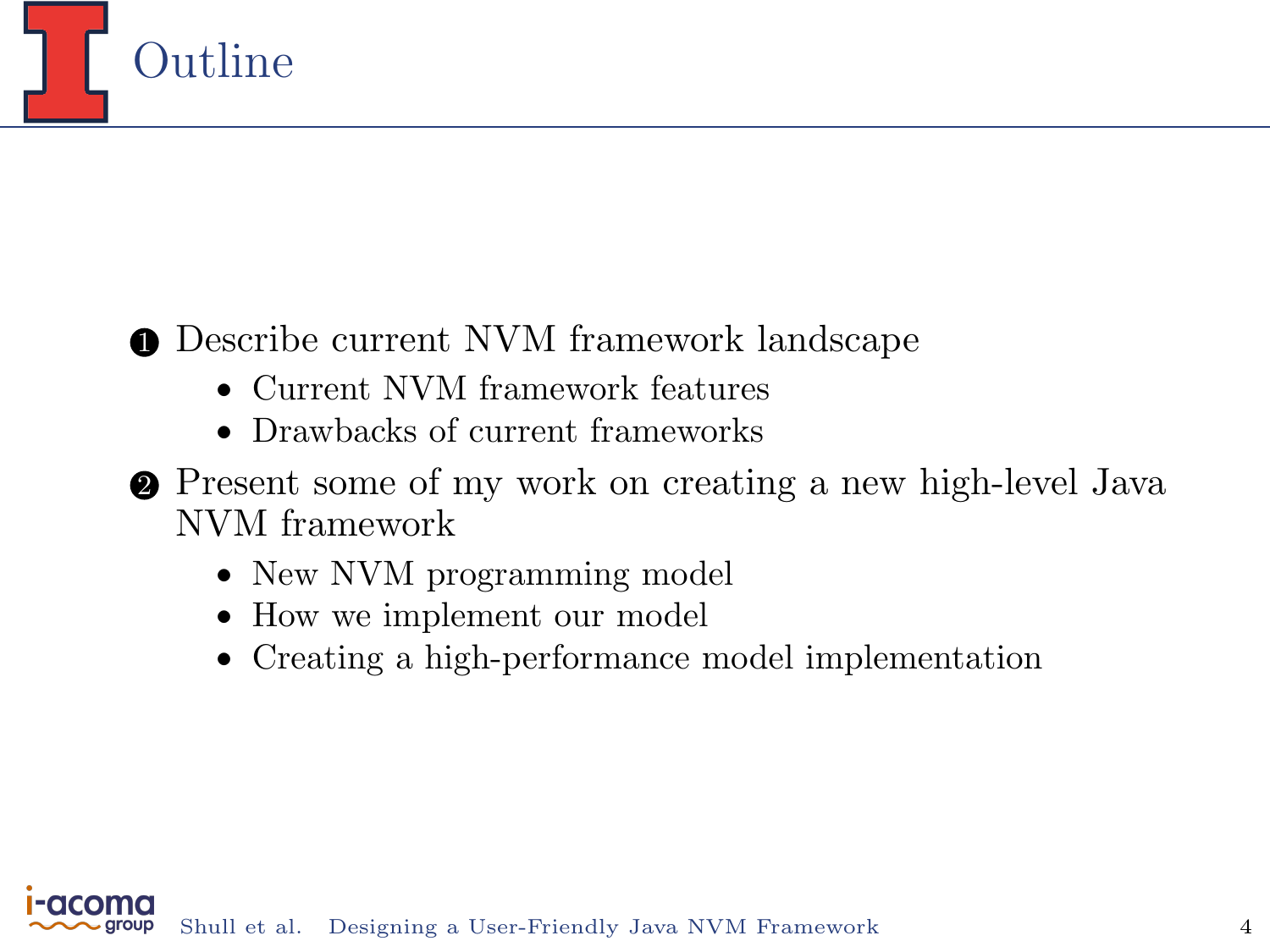- Manual add explicit assembly instructions and system calls
- Industrial Libraries and Frameworks
	- Persistent Memory Development Kit (PMDK)
- Academic Frameworks
	- Atlas, NVL-C, Espresso, Mnemosyne, ARP, NVThreads, NV-Heaps, more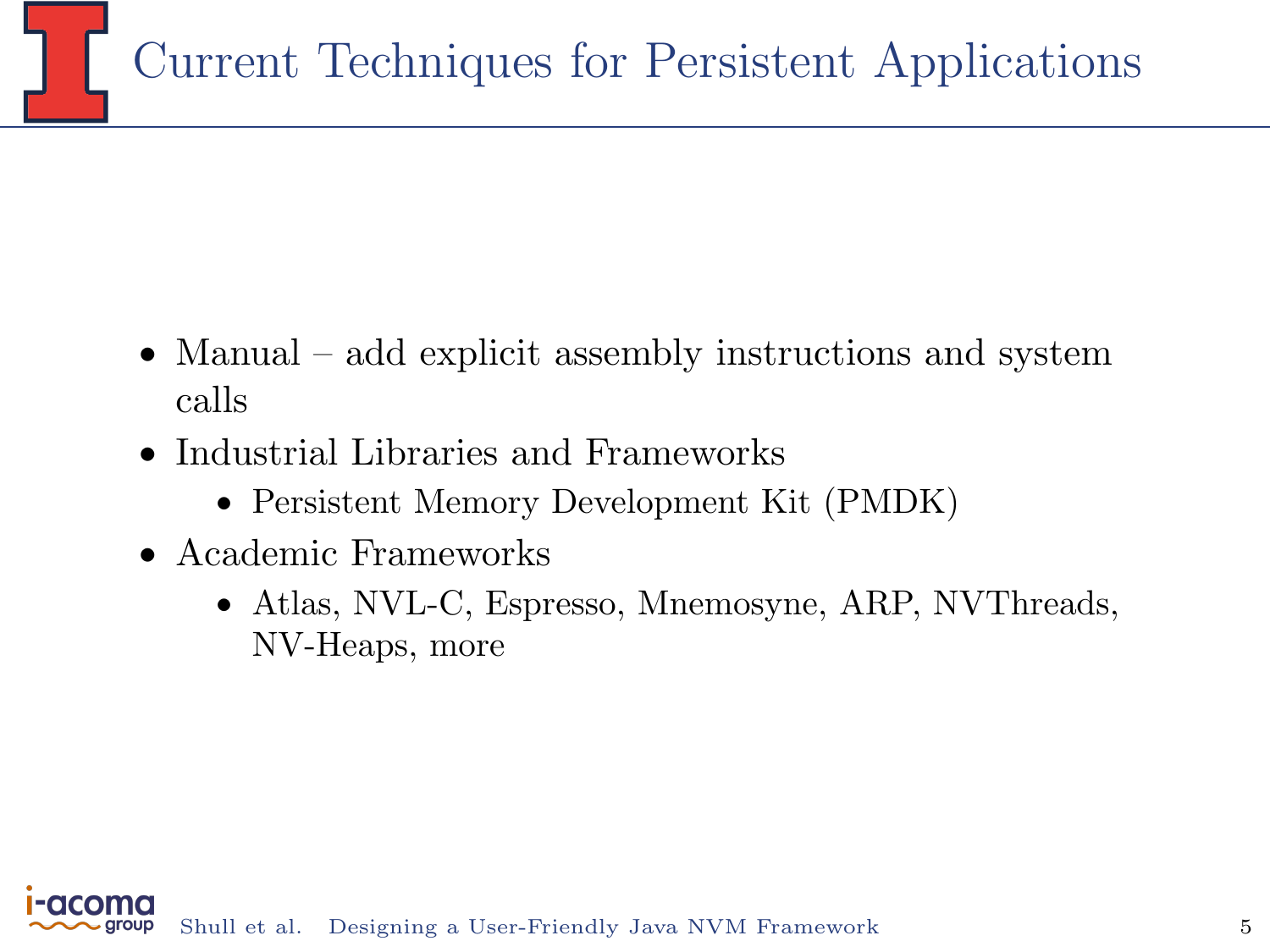

In current NVM frameworks the user must perform some combination of the following:

- Manually identifying persistent objects
- Wrapping stores needing persistent or transactional support
- Using previously persistently-marked data structures or libraries

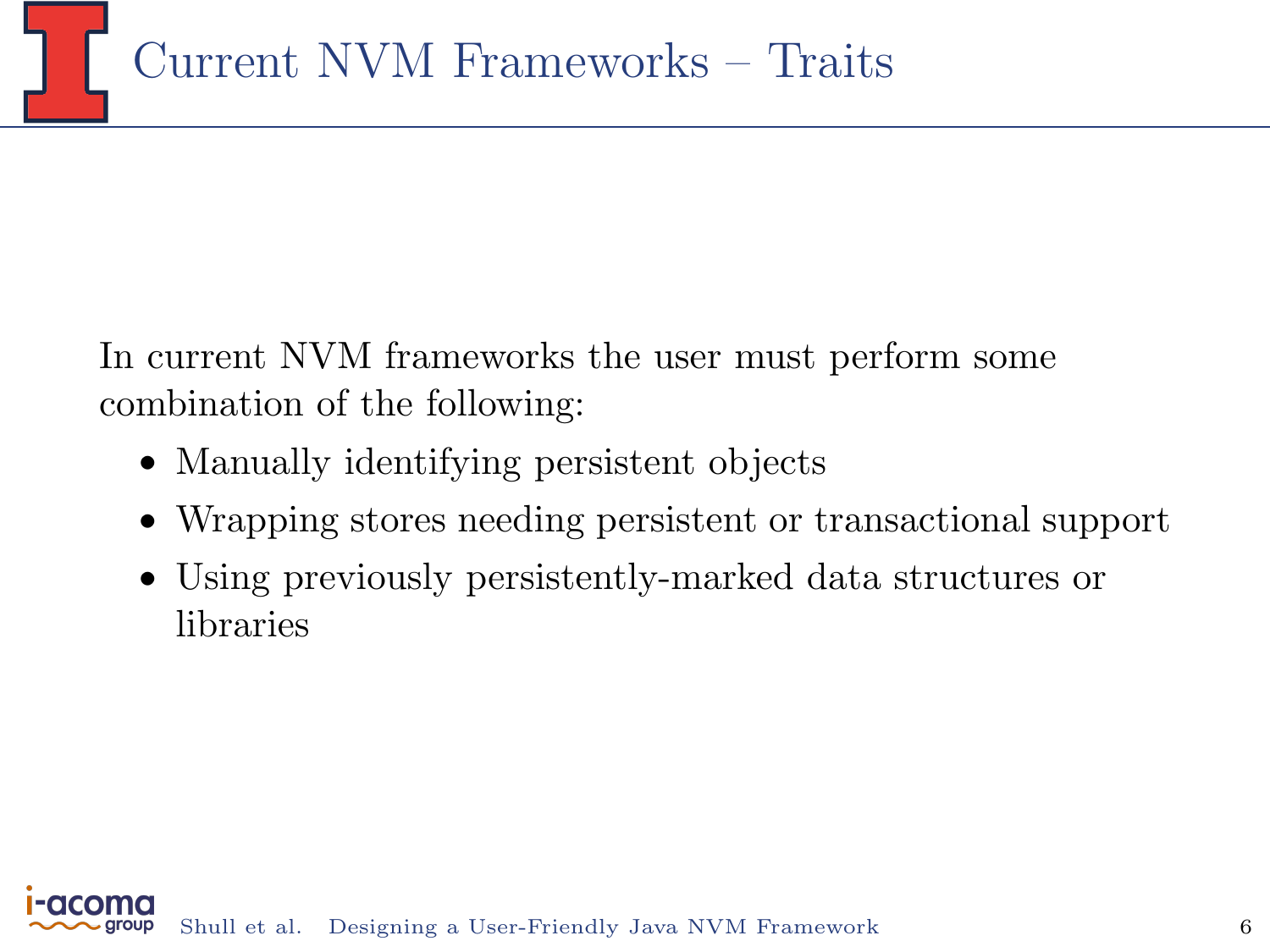Drawbacks of current NVM frameworks:

- Need many markings to identify persistent objects and direct persistent store mechanisms
- Easy to introduce bugs
	- Correctness bugs markings are missing
	- Performance bugs too many markings
- Difficult for the compiler to perform optimizations
	- Programmer's intention is not visible to the compiler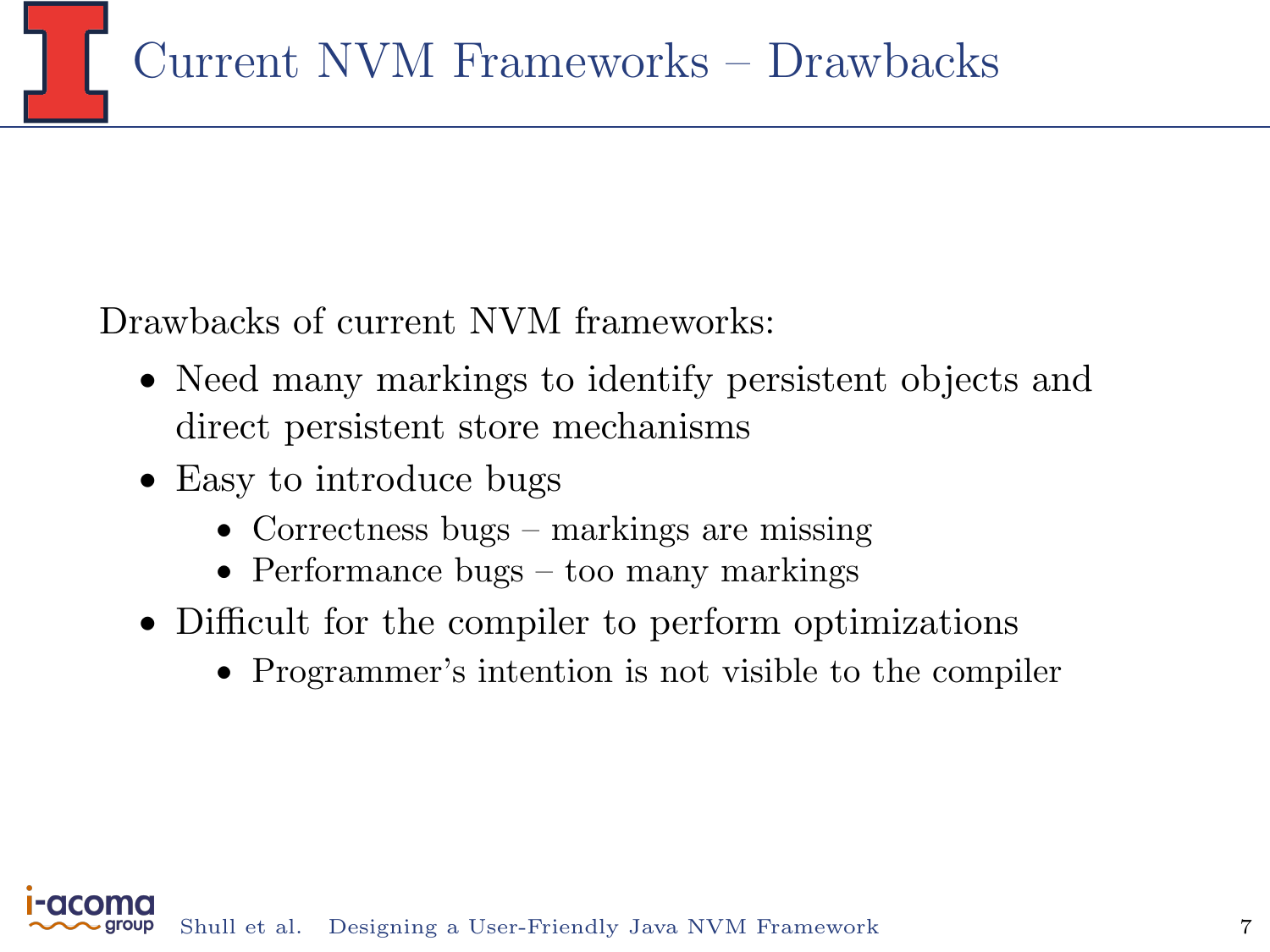Most NVM frameworks are designed for  $C/C++$ , not managed languages like Java,  $C^{\#}$ , Scala, etc.

- Cannot use existing built-in libraries
	- Built-ins do not contain necessary persistent markings
- Expose low-level features to programmer
	- Does not abstract away enough details
- Do not perform runtime checks
	- Catch problems before more damage is done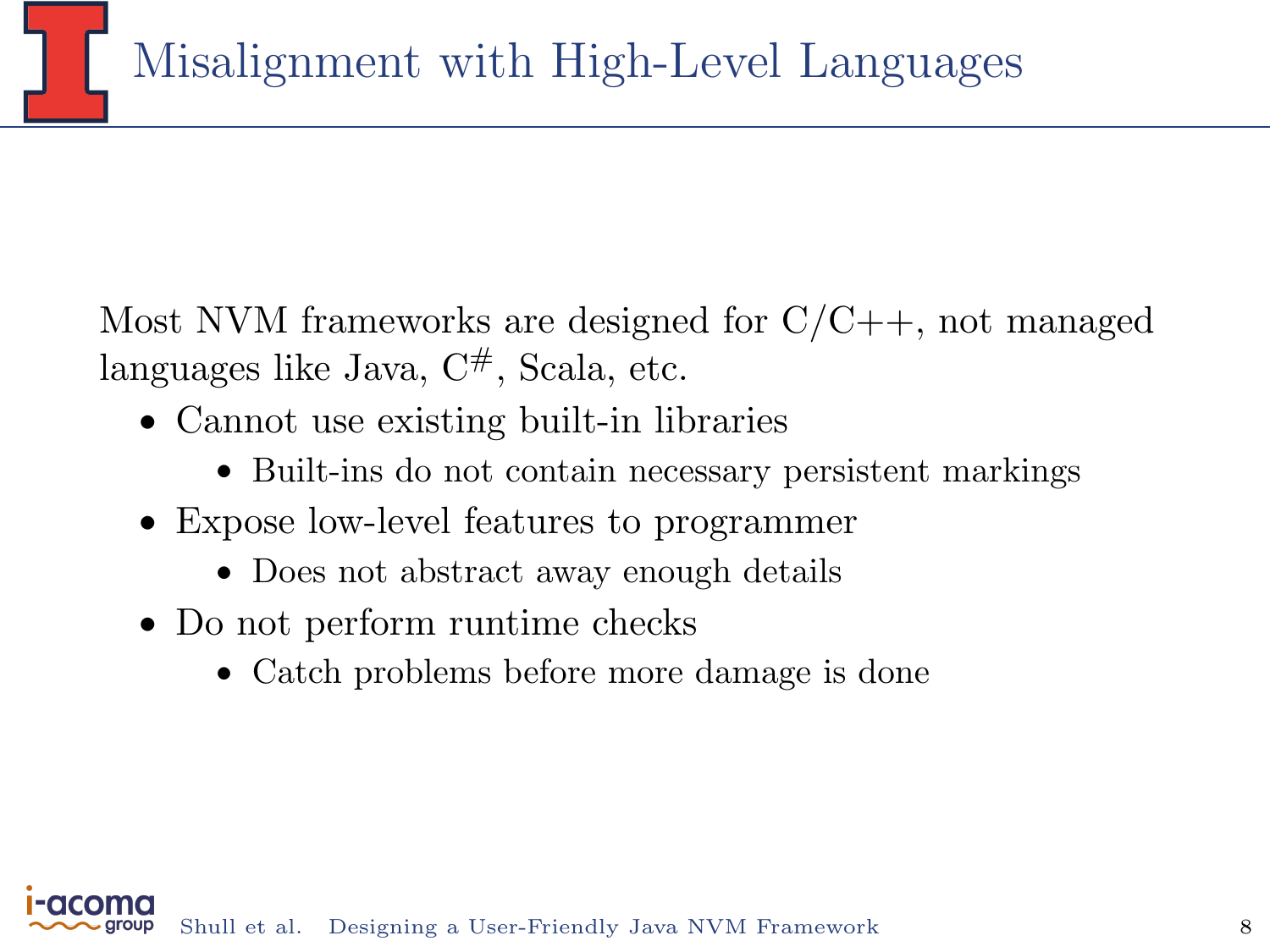- Solution to existing shortcomings: Design a new NVM framework
- Focus on programmability first
	- Rely on compiler optimizations to get high performance
- Make framework tailored to managed-languages
	- Build upon their automatic memory management support and transparent object representation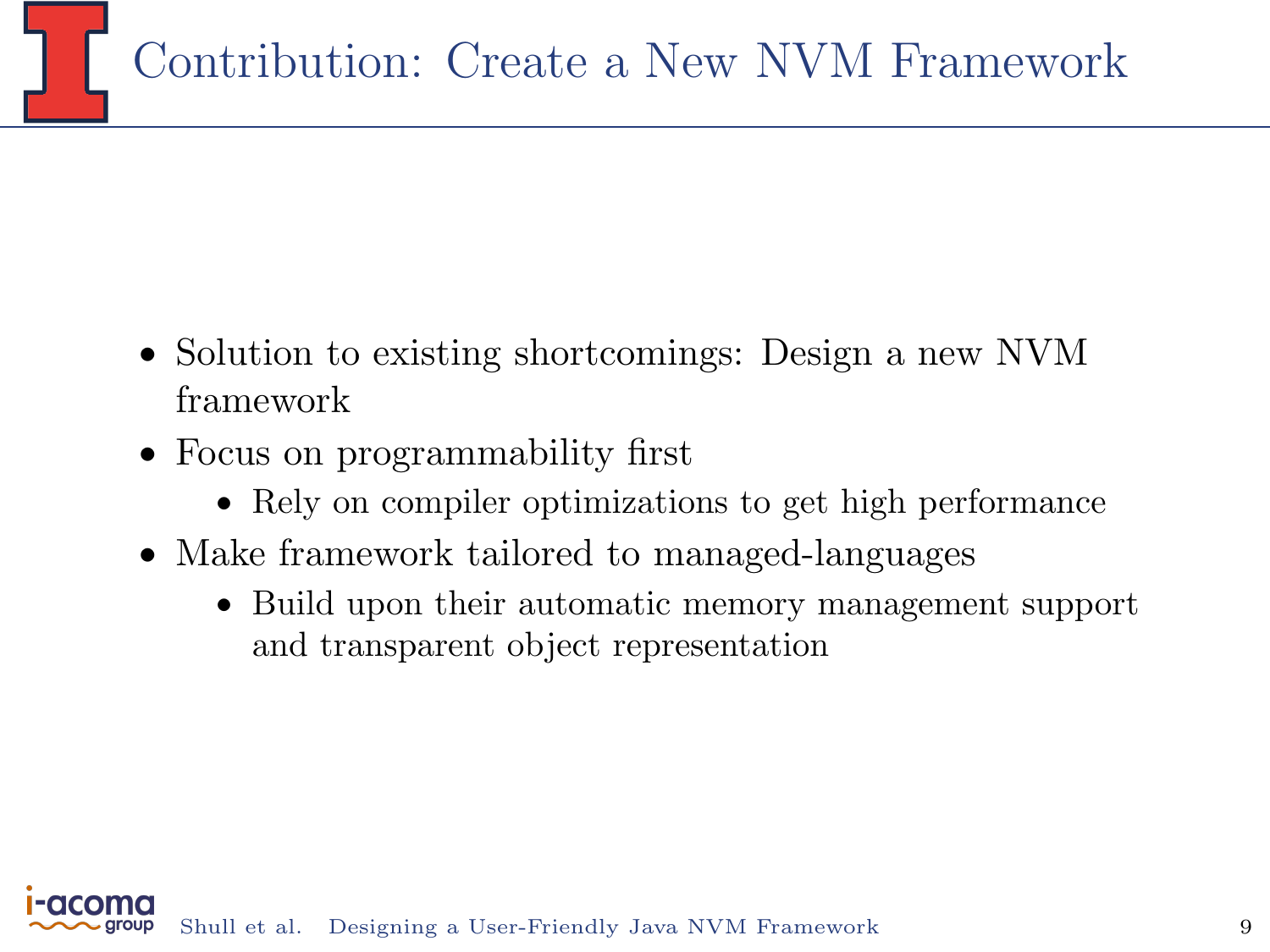

Three important programmability goals for our NVM framework's programming model:

- **Require minimal markings by programmer**
- 2 Making libraries and other pre-existing codes persistent should be simple
- 3 Failure-atomic support should be provided and need only minimal markings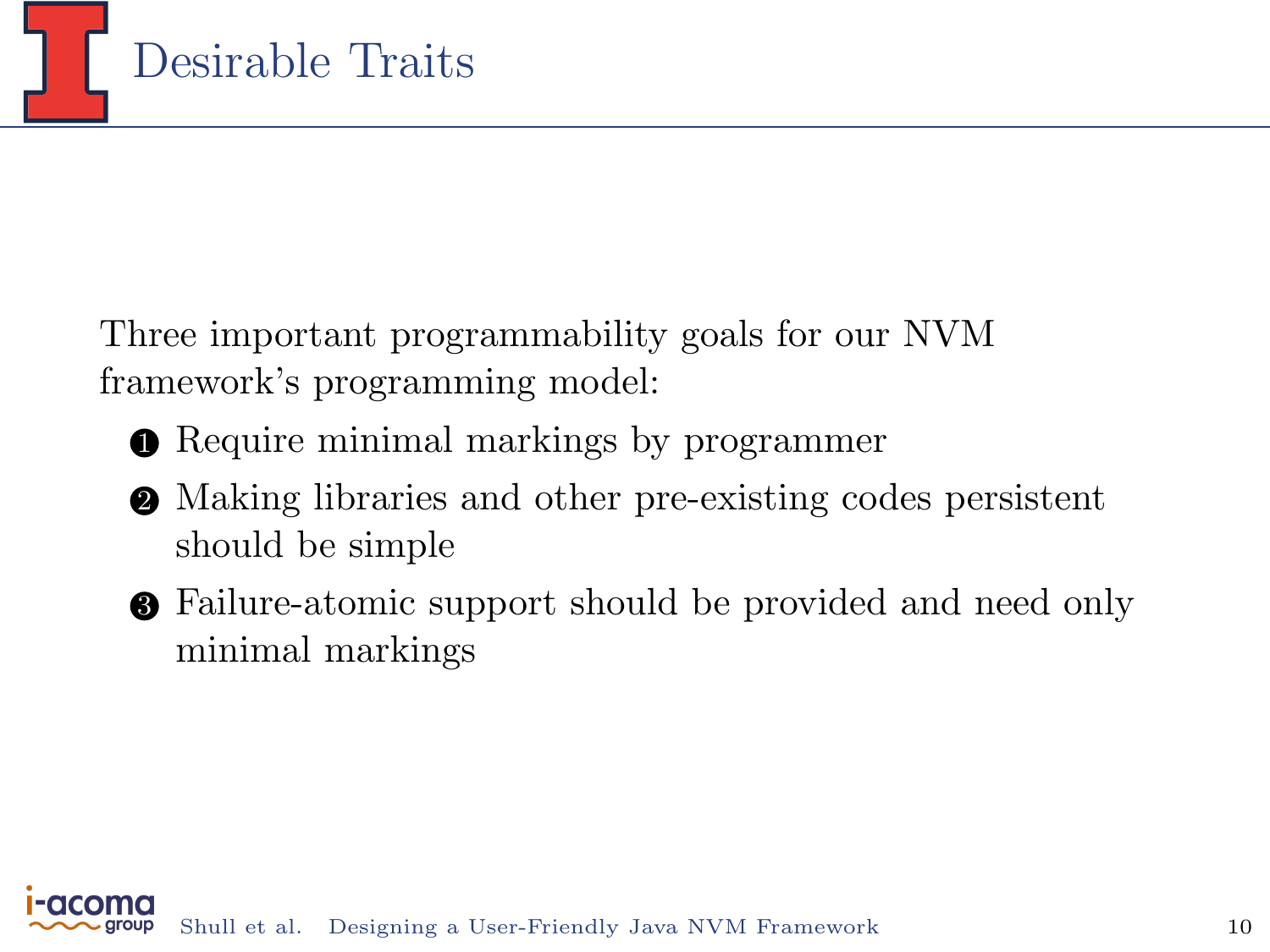New NVM Framework Highlights

**• Require minimal markings by programmer** 

- In our model the user must identify only a *durable root* set and failure-atomic regions
- Durable Root Set: the set of objects directly referred to at recovery time
- The runtime then ensures all objects reachable from the durable root set are in NVM
	- *Transitive closure* of the durable root set is placed in NVM automatically
	- Requires dynamically moving objects to NVM throughout execution
- Durable roots should be program's container/parent objects. (E.g. the DATABASES map object in H2's Engine.java)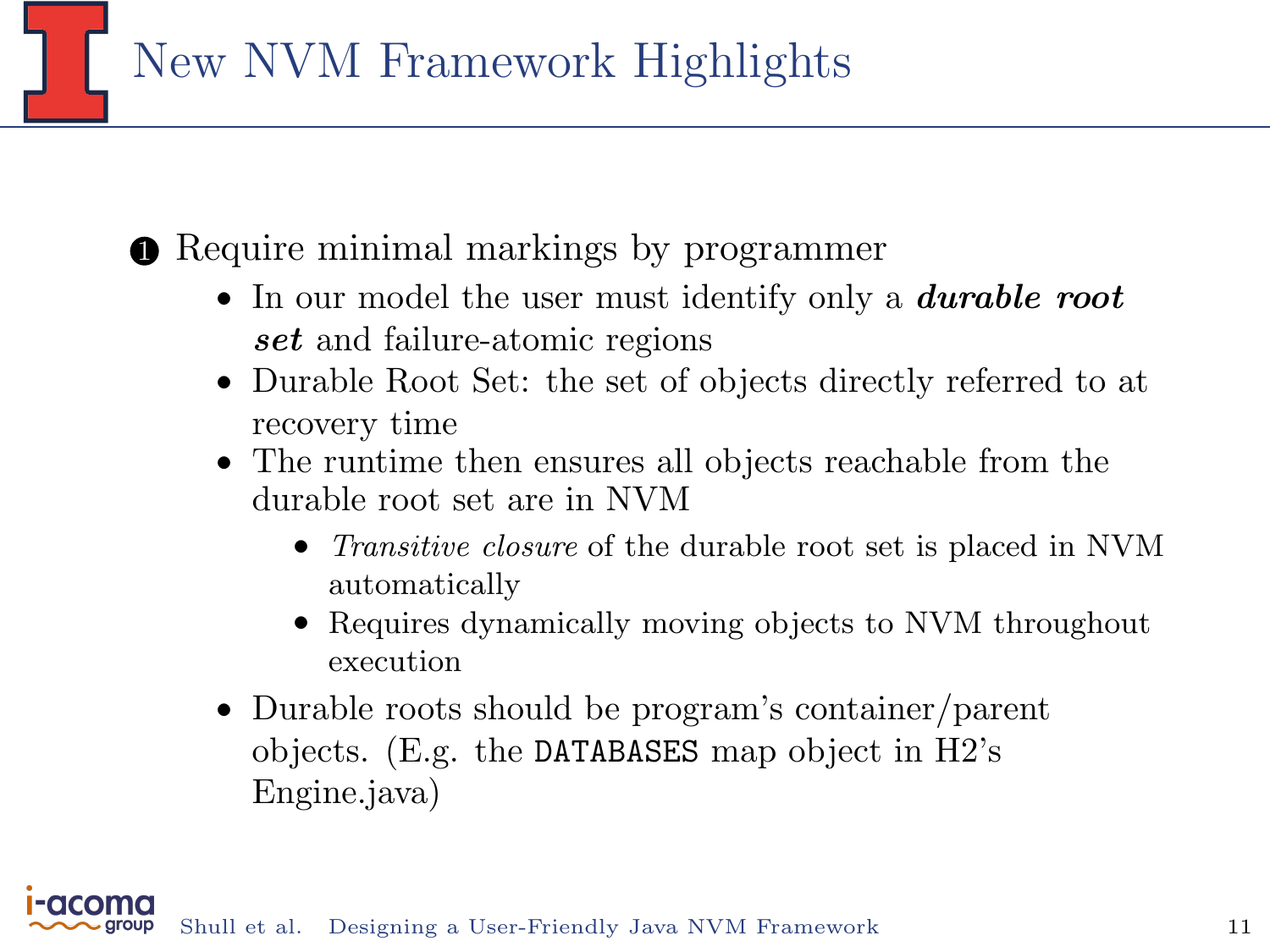

- 2 Making libraries and other pre-existing codes persistent should be simple
	- Extend the semantics of existing JVM bytecodes
		- E.g. putfield, aastore, others
	- Existing code can now be persistently handled if reachable from a durable root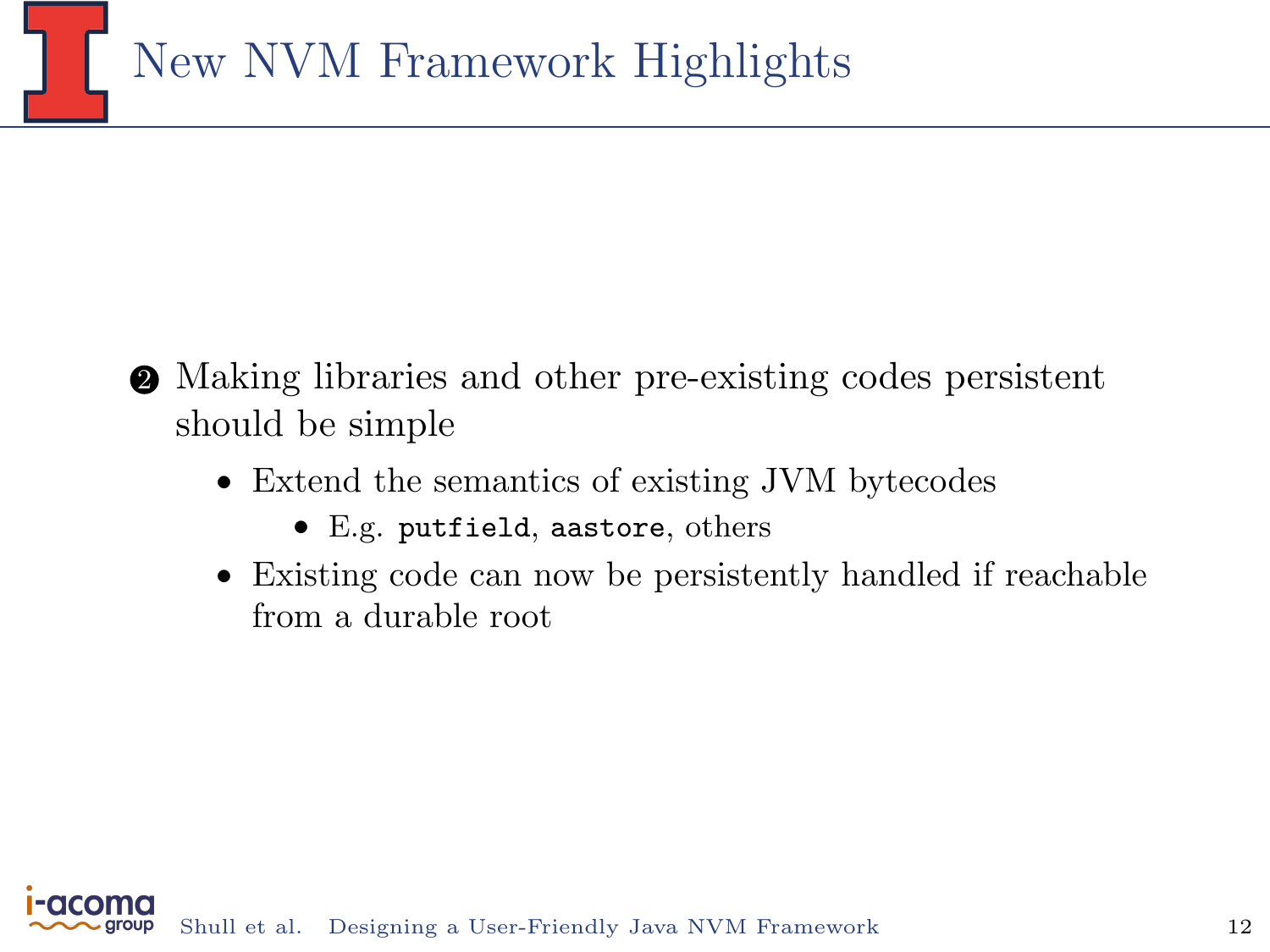

- 3 Failure-atomic support should be provided and need only minimal markings
	- Label only failure-atomic regions' start and finish
	- The runtime then ensures all persistent objects within the region are properly logged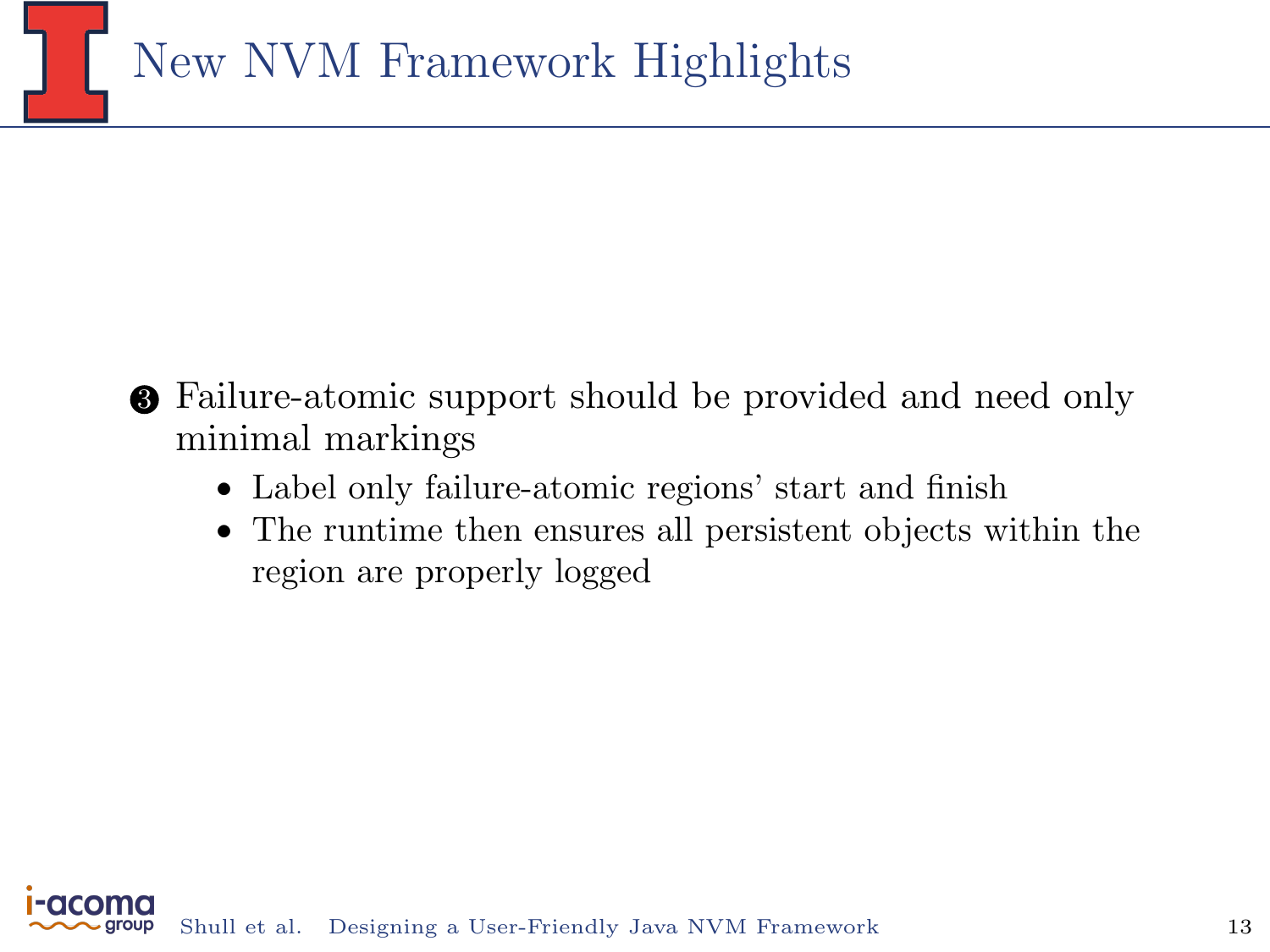

Our programming model requires the framework to:

- 1 Dynamically detect and monitor the transitive closure of durable roots
	- Must ensure everything reachable from a durable root is in NVM
- 2 Ensure stores to persistent objects are performed correctly
	- Behavior is dependent on whether the store is in an failure-atomic region or not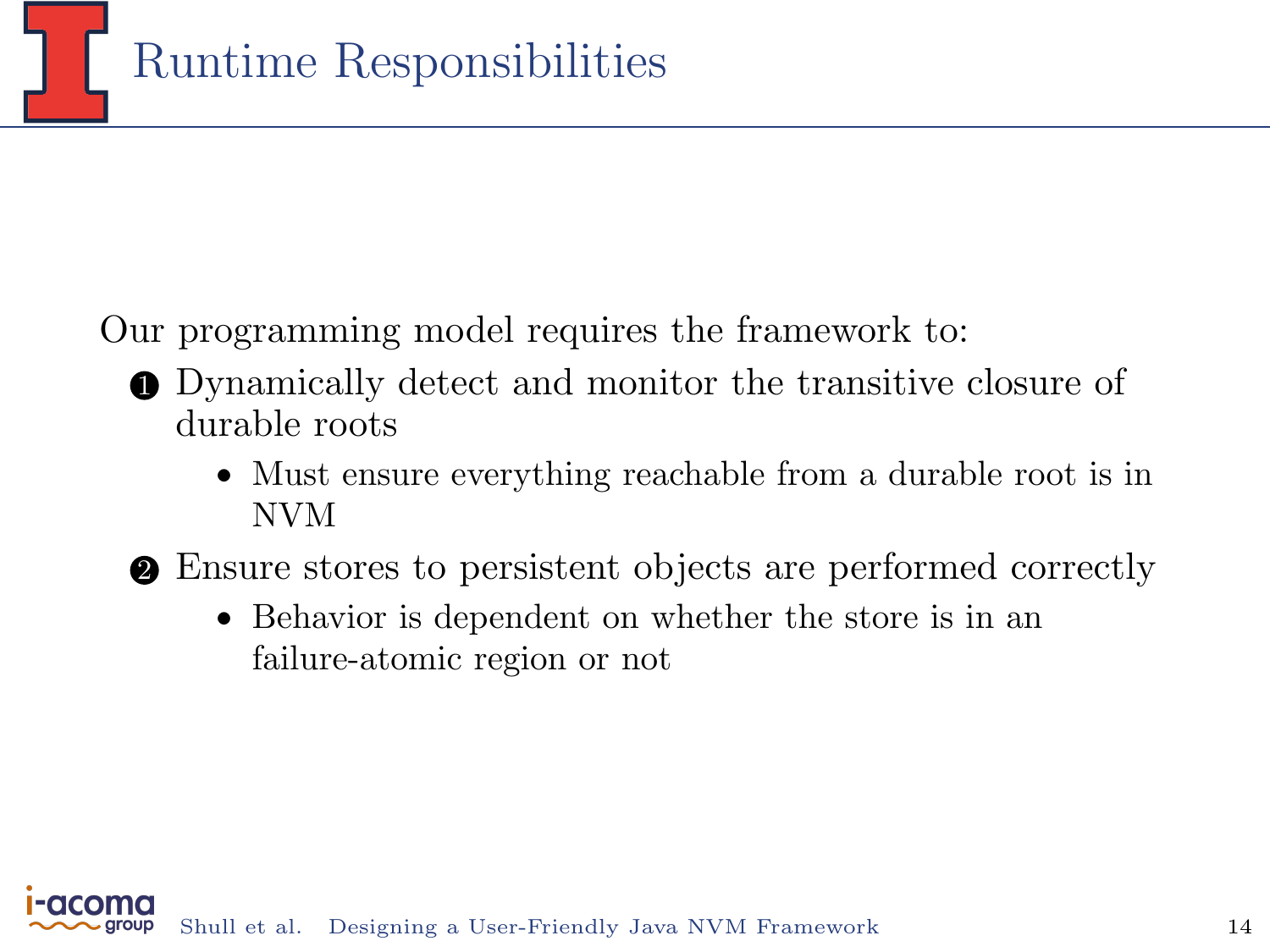# Dynamically Moving Objects to NVM



(a) Initial Heap State

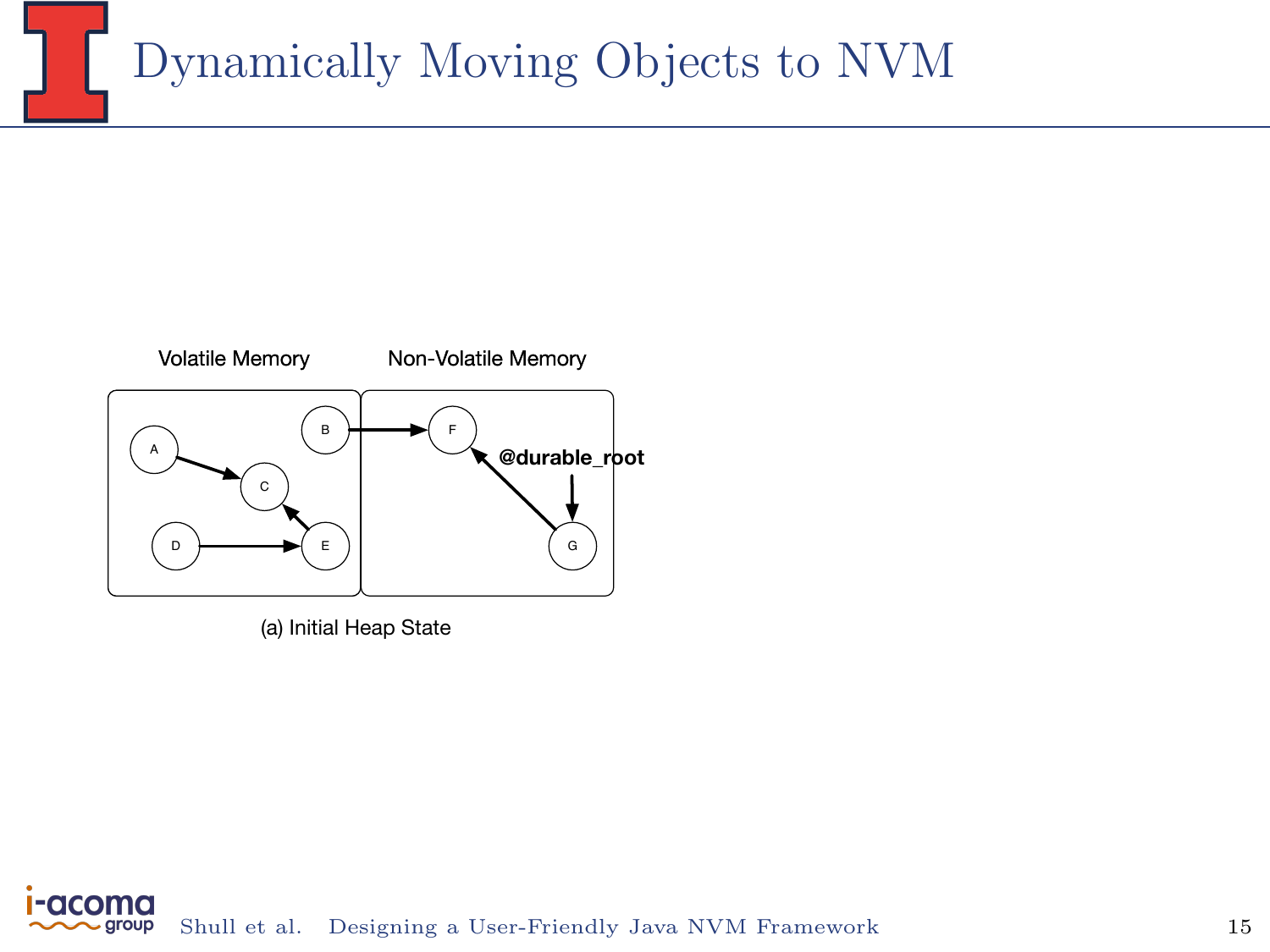## Dynamically Moving Objects to NVM





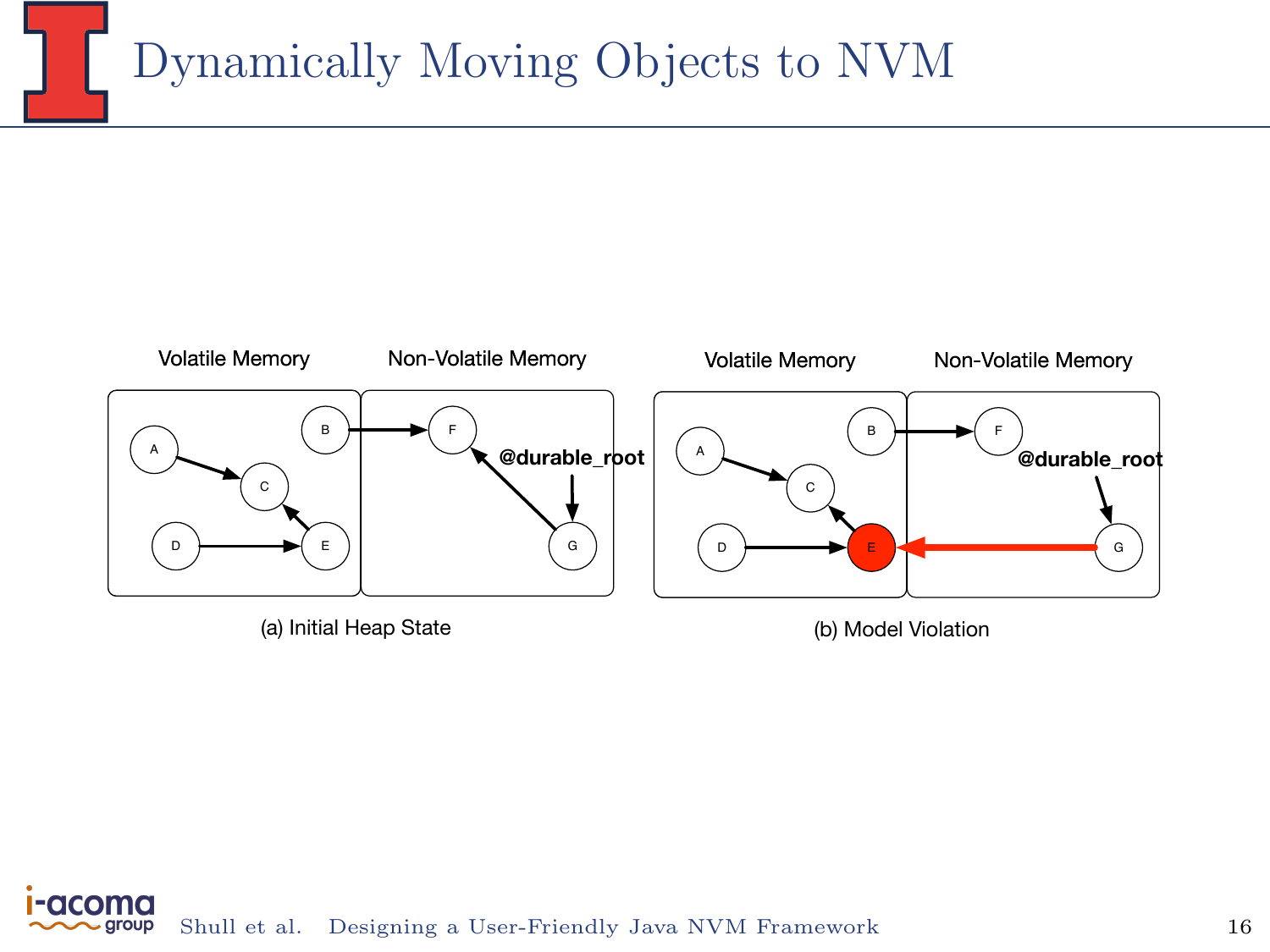### Dynamically Moving Objects to NVM



(b) Runtime Maintaining Correct Heap State

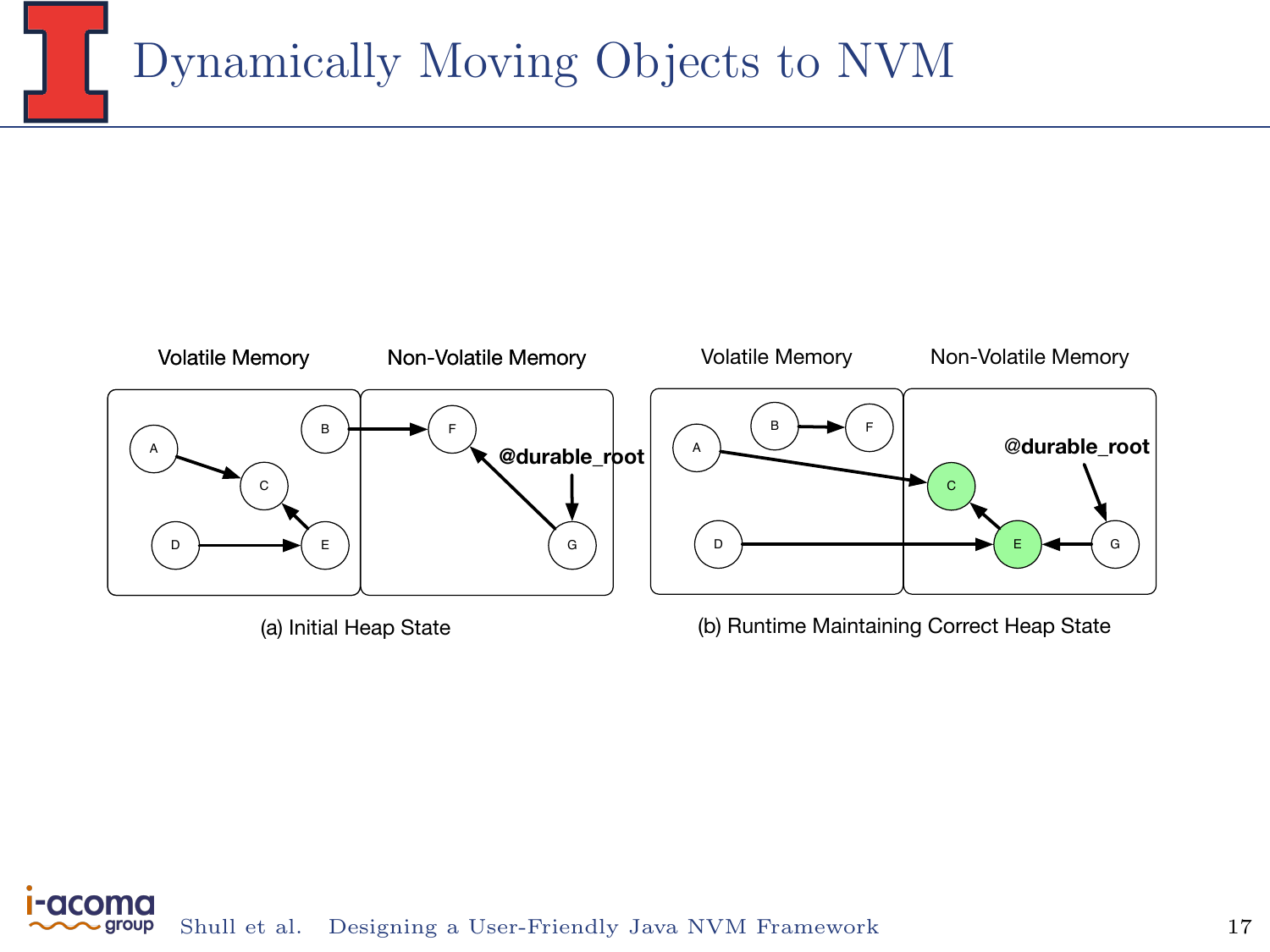Two cases: outside and inside failure-atomic regions

- Outside failure-atomic region enforce sequential persist order
	- after each store perform CLWB and FENCE
- Inside failure-atomic region enforce atomic commit at end
	- Epoch Persistency stores within region can be reordered
	- Logging should be performed to create appearance of atomicity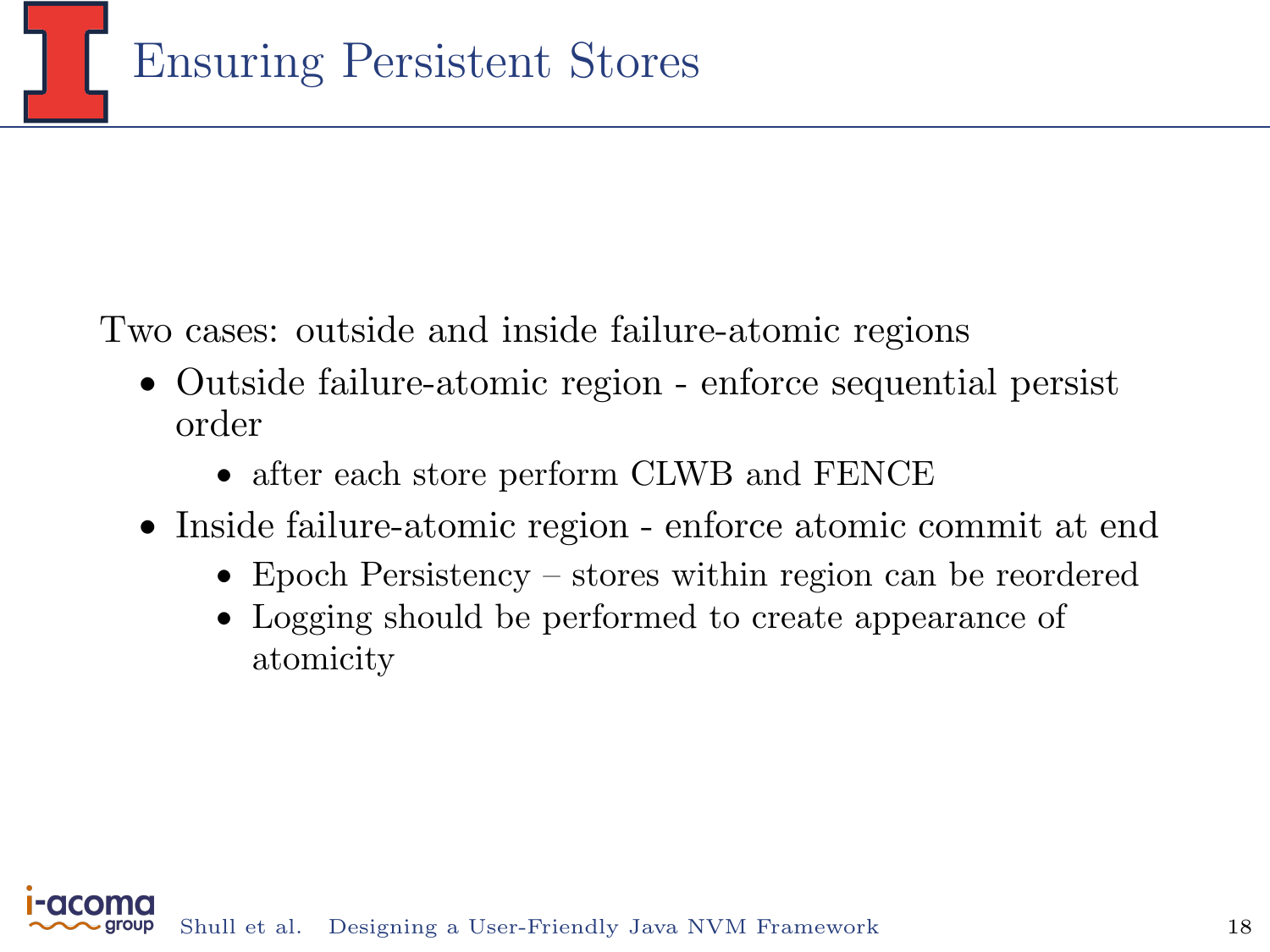

At recovery time we expect the program to:

- **Check if data from previous execution exists**
- 2 Load previous data if available
	- Checking and Loading is performed by interacting with @durable roots
- 3 Jump to proper execution point
	- E.g. Server-side event loop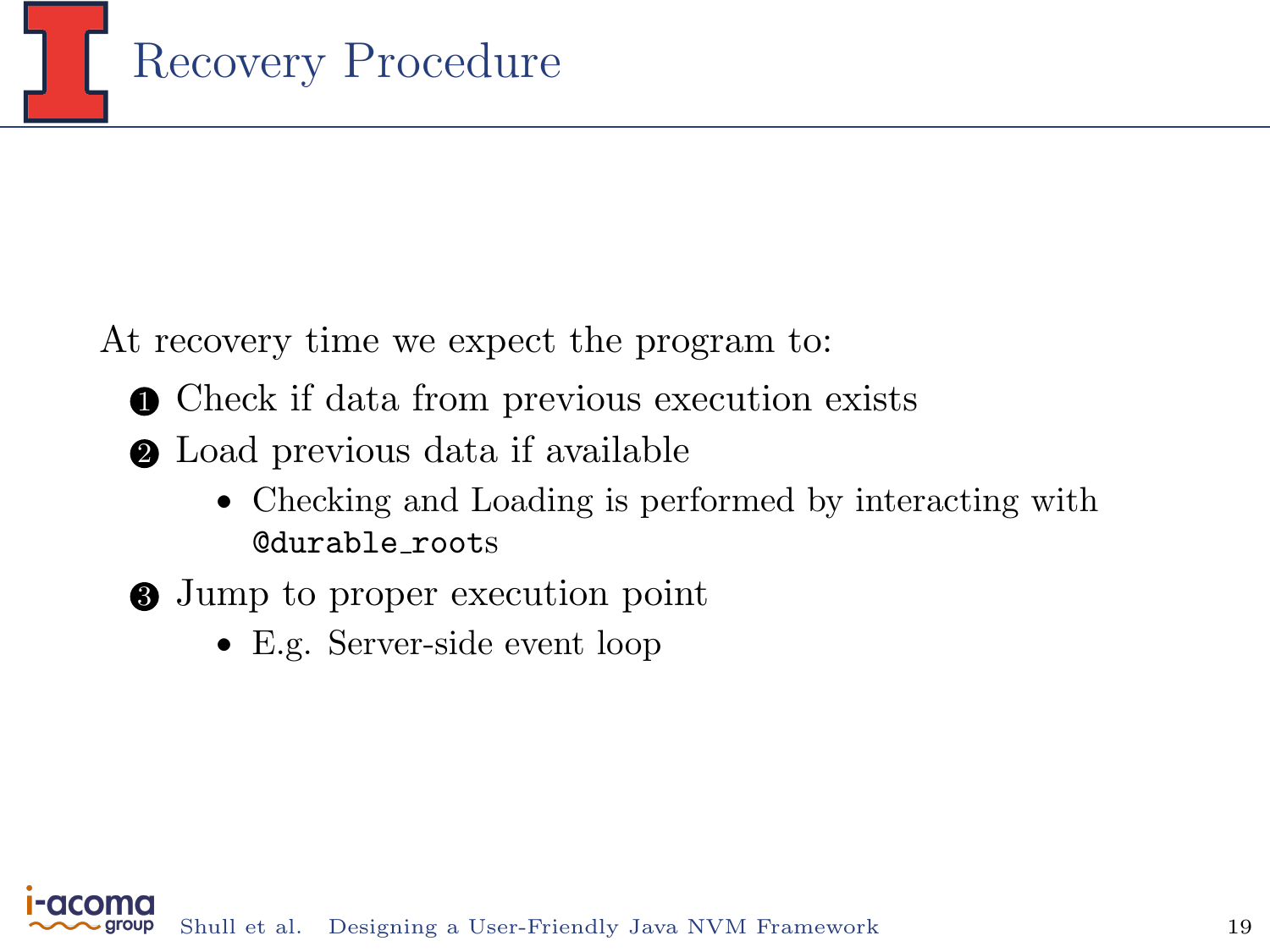

- Model requires many guarded actions before accesses
	- Storing to @durable\_root?
	- Storing to an object reachable from a @durable root?
	- In a failure-atomic region?

Solution:

- 1 Add extra object header word to contain persistent state and metadata
- 2 Extend the semantics of several JVM bytecodes to perform the necessary checks and guarded actions
	- More details in papers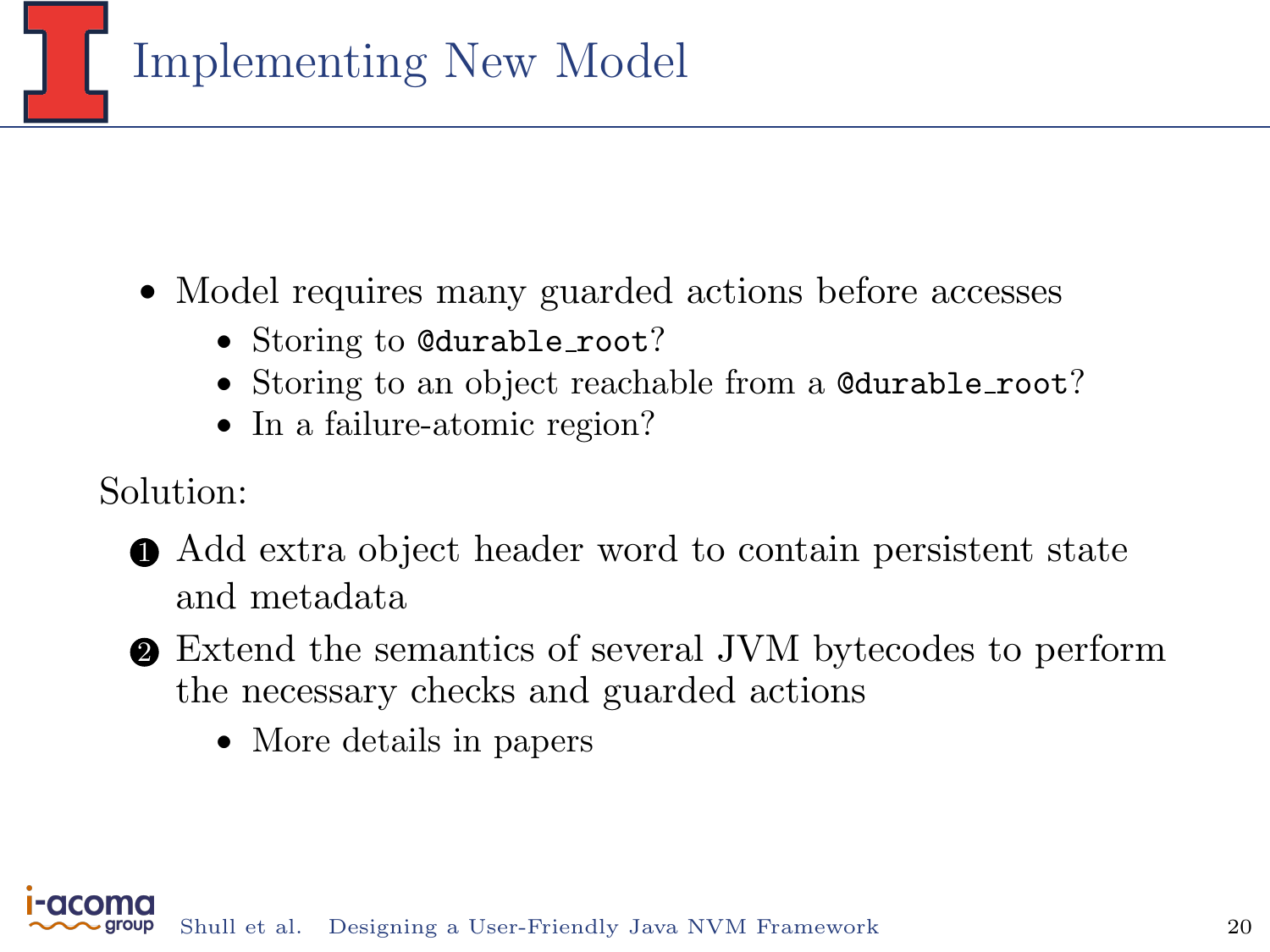

#### Modified store operation

1: procedure STOREFIELD(Object holder, Field f, Value v)

2: writeField(holder, f, v)

#### 3: end procedure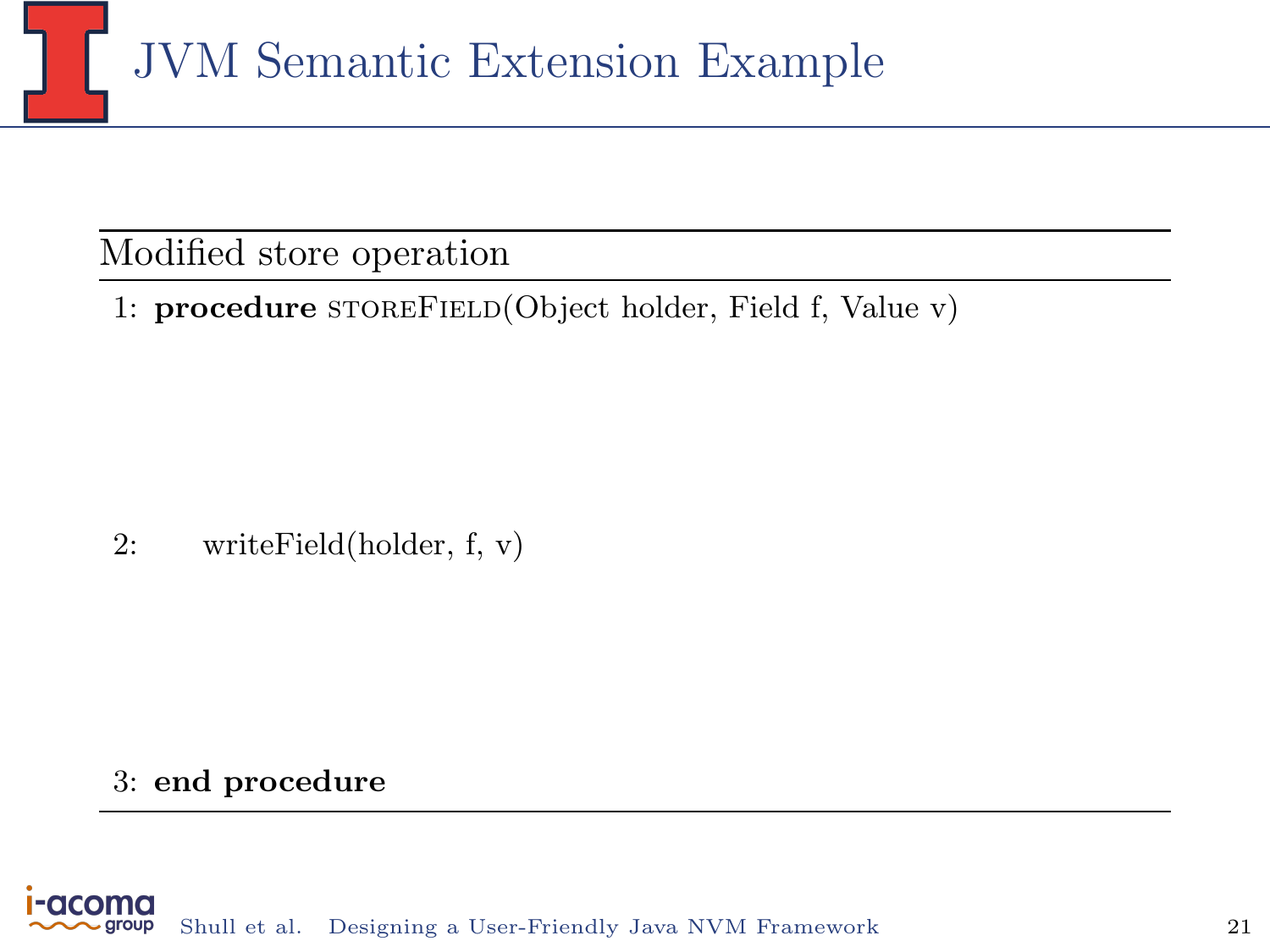JVM Semantic Extension Example

#### Modified store operation

- 1: **procedure** STOREFIELD(Object holder, Field f, Value v) [Start Added Code]
- 2: if isPersistent(holder) then
- 3: Move value to NVM if necesssary
- 4: Log (object, field, value) tuple if in failure-atomic region
- $5<sup>°</sup>$  end if

[End Added Code]

- 6: writeField(holder, f, v) [Start Added Code]
- 7: if isPersistent(holder) then
- 8: Add a cacheline writeback for the store
- 9: Add fence if not in failure-atomic region
- $10:$  end if

[End Added Code]

11: end procedure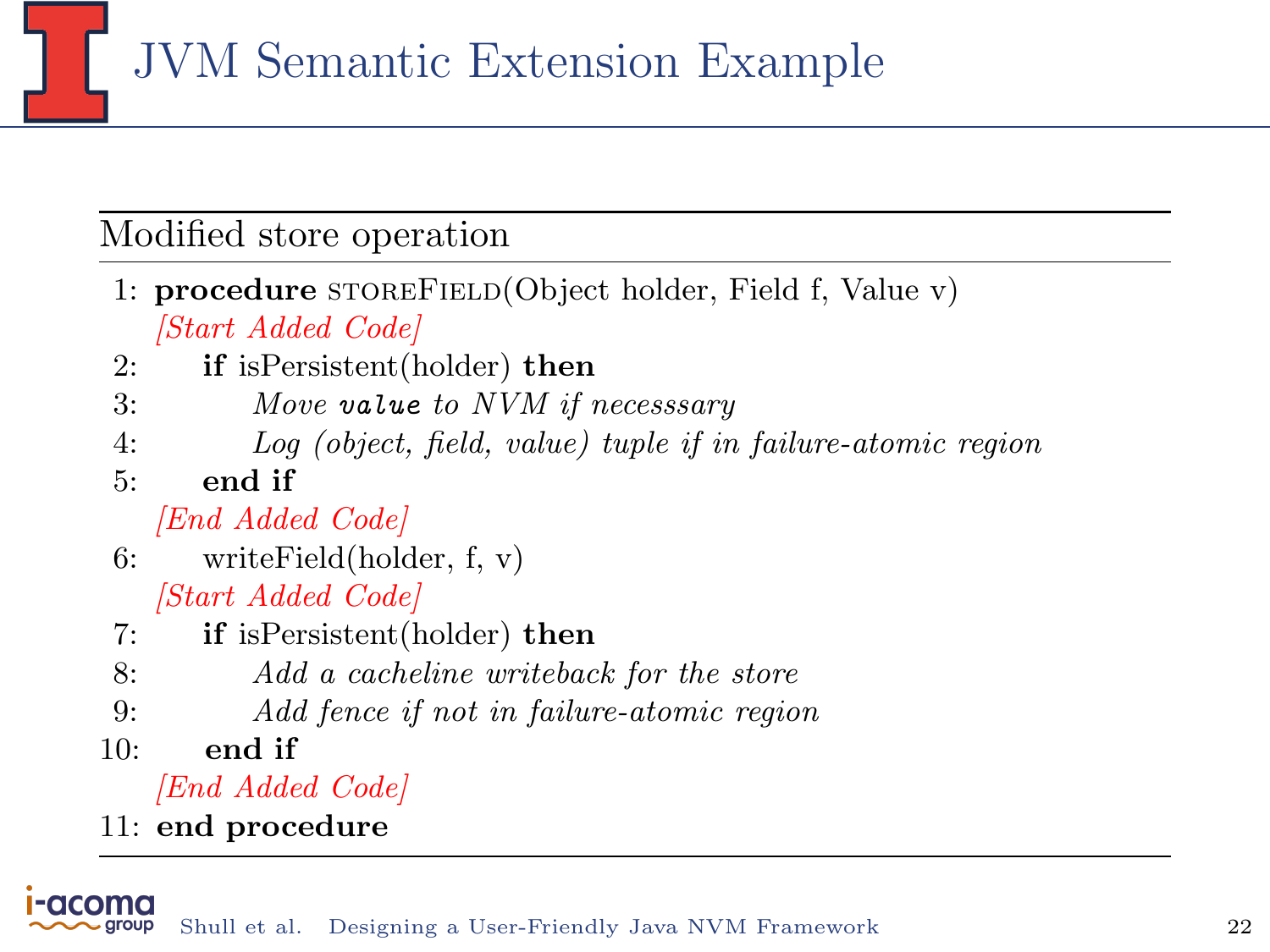

Our implementation collects profiling information to limit the performance overhead:

- Limit check overhead
	- Predict whether a given object access site usually handles persistent or volatile objects
	- Can reduce check overhead for sites predicted to handle volatile objects
- Preallocate objects in NVM
	- Predict whether a given allocation site usually allocates objects which become reachable from a @durable root
	- Can originally allocate these objects in NVM to limit object movement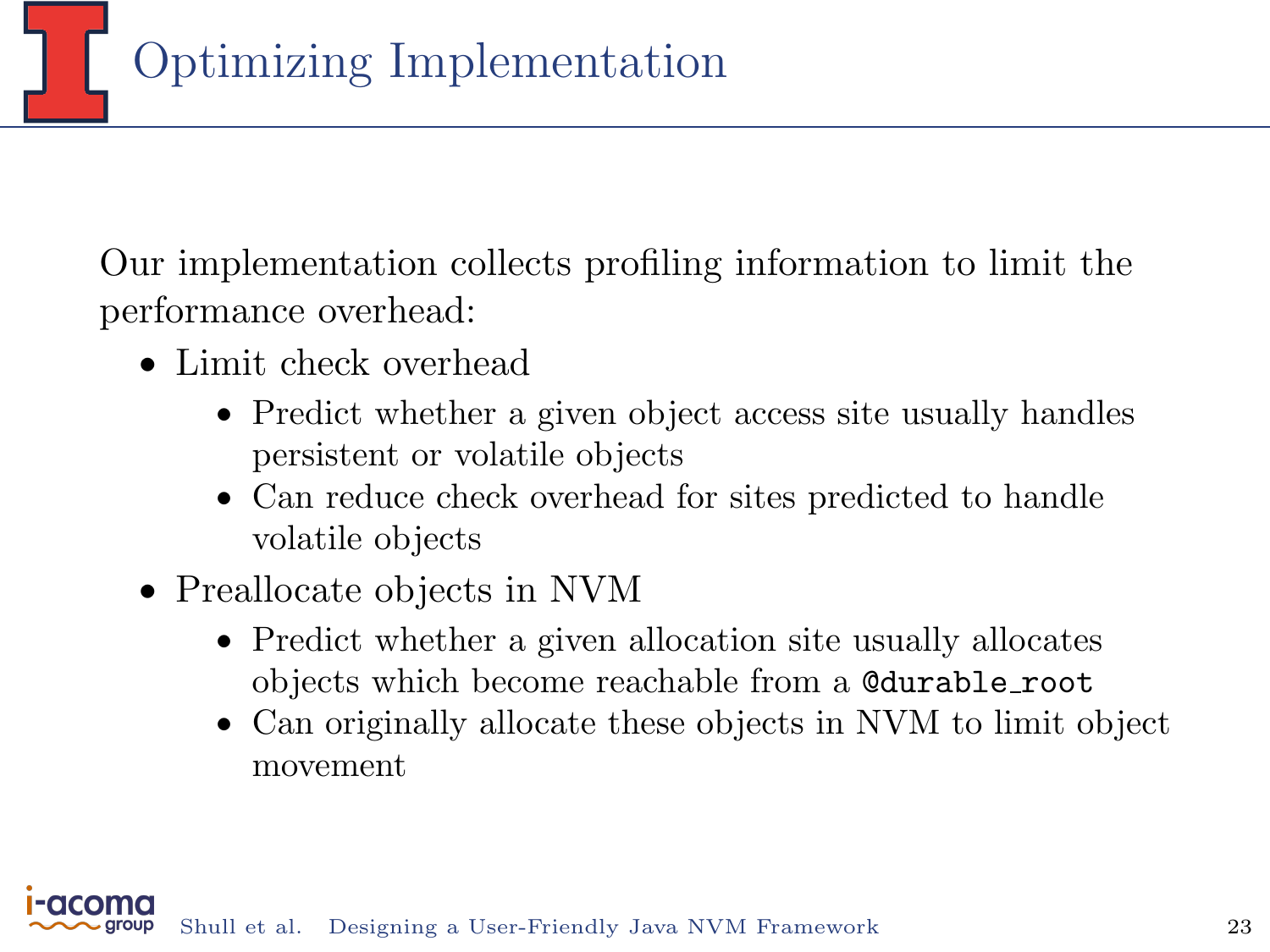

- Modify Maxine 2.0.5
	- Research JVM originally developed by Oracle
- Run on system containing two 24-core Intel® second generation Xeon R Scalable processors (codenamed Cascade Lake)
- System has 128GB Intel Optane DC persistent memory modules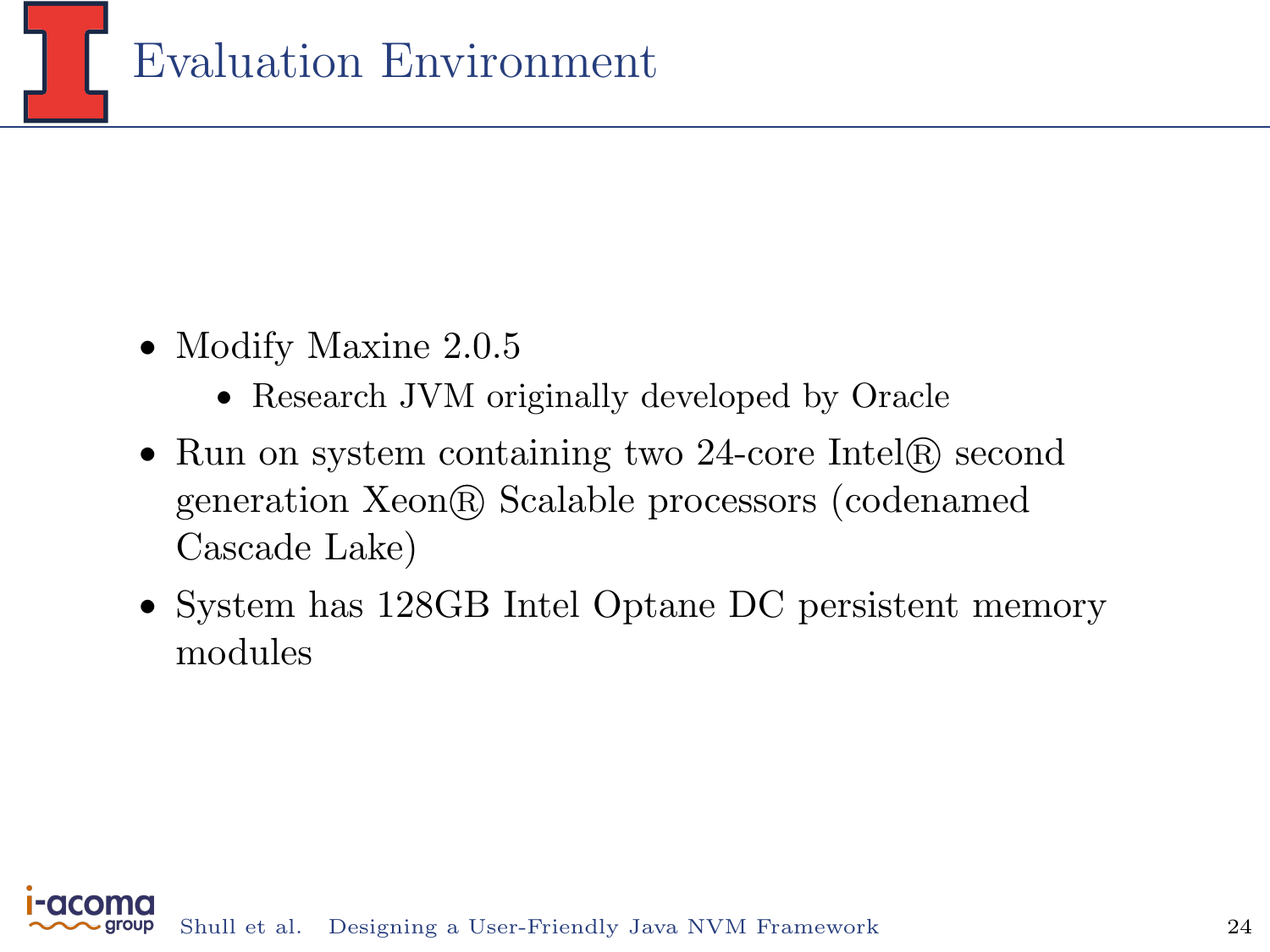

- IntelKV: Intel's pmemky library (kvtree3 engine) using its Java API
- JavaKV: Implementing same data structure used in pmemkv in our framework
- Use Quickcached (Java KV-Store) and run YCSB



- JavaKV reduces execution time by  $32\%$
- Have more  $(\&$  fairer) results and comparisons in papers Shull et al. [Designing a User-Friendly Java NVM Framework](#page-0-0) 25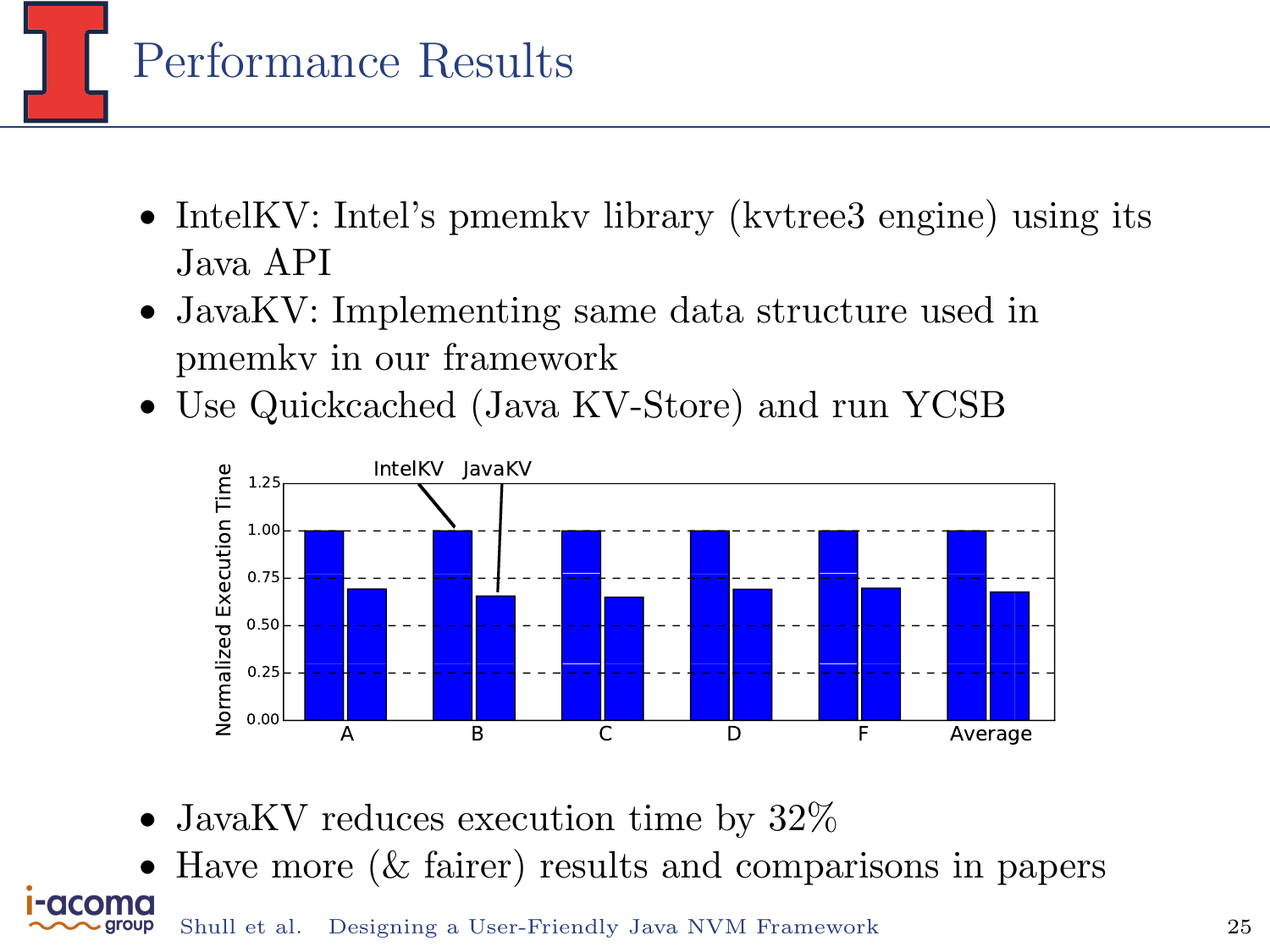Motivating the need for new Java-specific NVM programming model – ManLang'18: Defining a High-level Programming Model for Emerging NVRAM Technologies

How to limit our framework's runtime check overhead on volatile objects – VEE'19: QuickCheck: Using Speculation to Reduce the Overhead of Checks in NVM Frameworks

How our framework dynamically moves objects between DRAM and NVM – PLDI'19: AutoPersist: An Easy-To-Use Java NVM Framework Based on Reachability